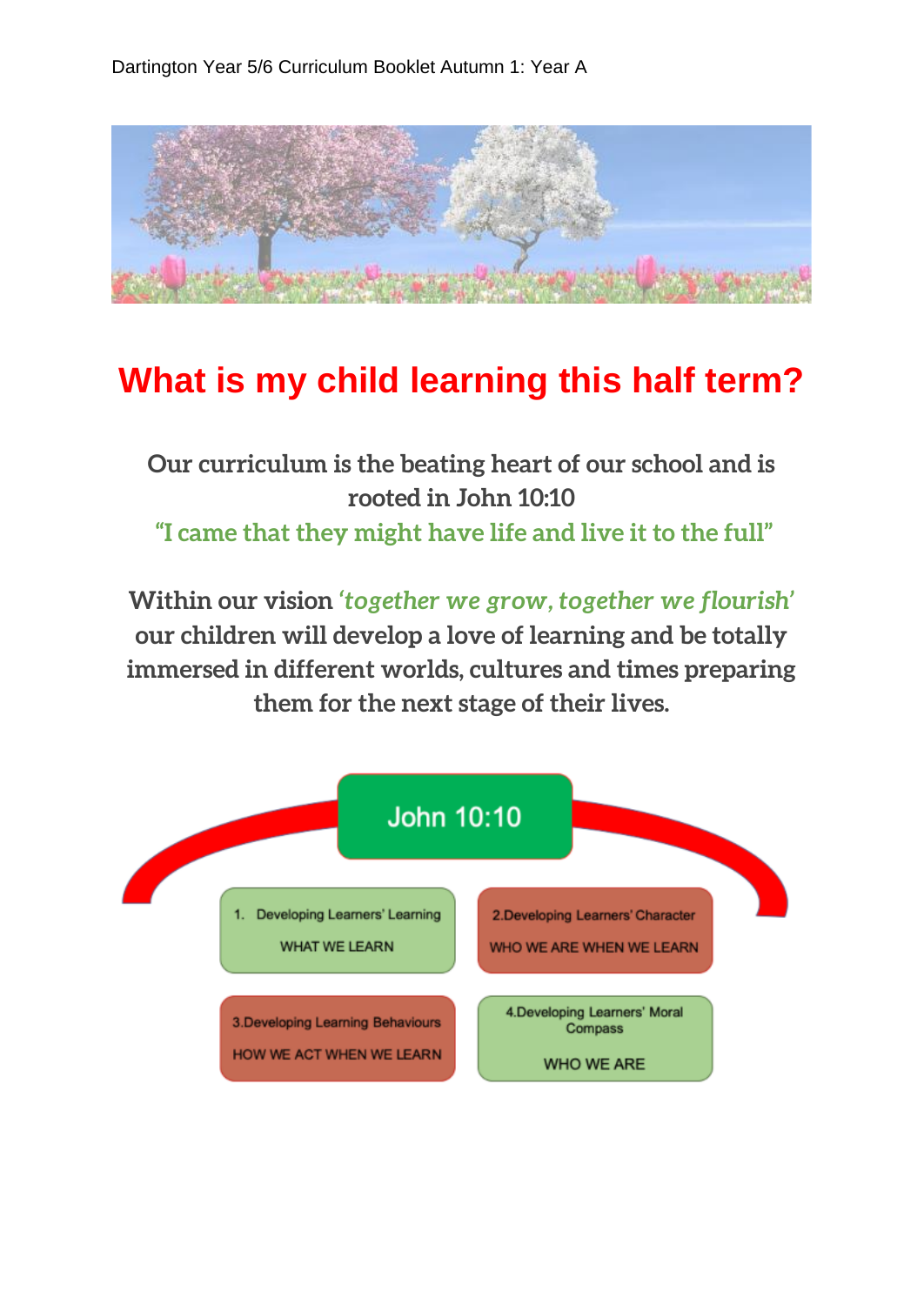

| <b>Autumn 1</b>      | <b>Swifts and Red Kites</b>                                                                                                                                                                                                                                                                                                                                                                                                                                              |
|----------------------|--------------------------------------------------------------------------------------------------------------------------------------------------------------------------------------------------------------------------------------------------------------------------------------------------------------------------------------------------------------------------------------------------------------------------------------------------------------------------|
| <b>Class Novel</b>   | This term, we will be exploring "How the whale became and other stories" by Ted Hughes,<br>which links to our Geography as we look into the water cycle, rivers and seas. As this is a<br>shorter text, we will also be reading a childhood favourite of ours "The Wind in the Willows" by<br>Kenneth Grahame.                                                                                                                                                           |
| <b>Writing</b>       | Over the next six weeks, we will be "writing to inform". We will be immersing ourselves into<br>what an explanation text looks like, and creating a checklist of features. Both classes will be<br>learning how to use the passive voice, subordinating and coordinating conjunctions, and<br>present tense to create a high quality outcome. This will all support us in writing our own<br>explanation texts linked with our geography sequence about the water cycle. |
| <b>Maths</b>         | This half term, both classes will begin a focus on place value, followed by a longer sequence<br>covering all four main operations; addition, subtraction, multiplication and division. We will also<br>continue our one fact per day, practicing the key times tables we need.                                                                                                                                                                                          |
| <b>Science</b>       | Our science topic this term focuses on properties and changes to materials. We will compare<br>and group together everyday materials on the basis of their properties, including things such<br>as their solubility, transparency, conductivity (electrical and thermal), and response to<br>magnets. This will also lead to us identifying how solids, liquids and gases mixtures can be<br>separated through filtering, sieving and evaporating.                       |
| <b>RE</b>            | Our RE question for this half term is "What does it mean if Christians believe God is holy and<br>loving?" We will be looking at defining these terms, as well as identifying how different texts<br>and pieces in the Bible interpret God. This will be supported by listening to and appreciating<br>different pieces of music, and how these portray someone who Christians believe is holy and<br>loving.                                                            |
| Geography            | Our geography focus will allow us to understand the water cycle, and the 4 main stages;<br>evaporation, transpiration, condensation and precipitation. We will use this to look into different<br>rivers locally, nationally and globally, as well as the impact the water cycle can have on our<br>physical landscapes. Our "impact" focus will be specifically linked to climate change.                                                                               |
| <b>PE</b>            | We will begin our PE sessions this term with Gymnastics indoors, revisiting safe practice and<br>creating simple routines with partners/small groups. Then in our outdoor sessions we will begin<br>with Tag Rugby where our focus will be on invasion skills, hand eye coordination as well as<br>defending and attacking.                                                                                                                                              |
| <b>RHE</b>           | We will begin our RHE sessions with a focus on "Being Me in my World." The children will look<br>at what it is to be a respectful citizen, what our rights and responsibilities are, as well as how<br>having a voice and participation can impact the world around us.                                                                                                                                                                                                  |
| <b>Forest School</b> | Our forest school learning this half term will allow us to harvest pumpkins, look closer into our<br>map working skills and create journey sticks. Red Kites will also be participating in a local<br>opportunity with Mrs Wallis within our park area near the school grounds.                                                                                                                                                                                          |
| <b>Music</b>         | Our music focus for this half term is Living on a Prayer by Bon Jovi, where we will look into<br>learning the song vocally, as well as using certain instruments to play key parts of the song.                                                                                                                                                                                                                                                                          |
| <b>Art</b>           | This term our art focus includes the opportunity to explore abstract paintings, with a focus on                                                                                                                                                                                                                                                                                                                                                                          |